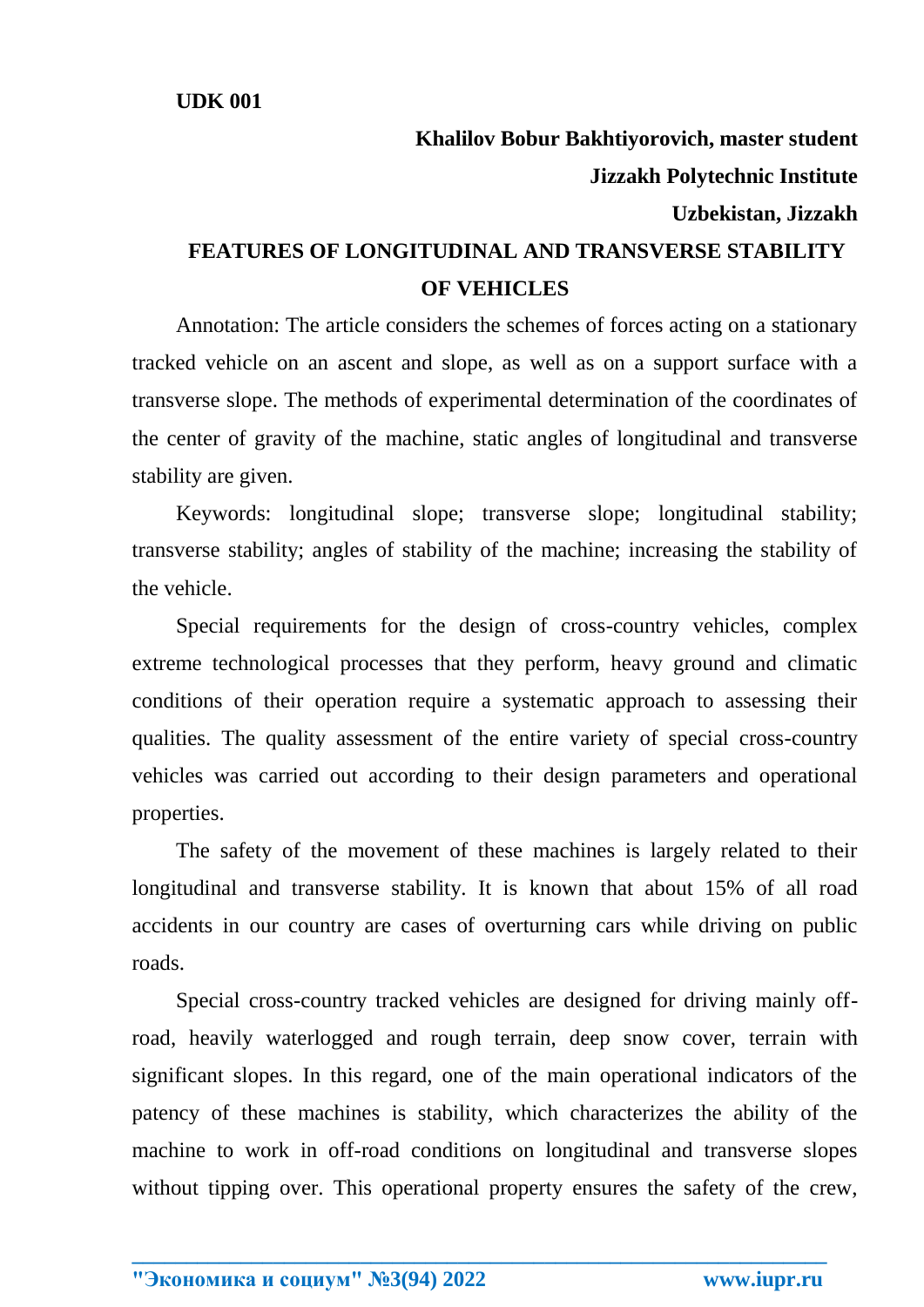passengers and the safety of the transported cargo. The stability of the car is called its property to maintain the direction of movement, to resist overturning and transverse sliding. There are longitudinal and transverse stability. This paper reflects the relevance of theoretical and experimental evaluation of the longitudinal and transverse stability of cross-country vehicles designed for use in extreme offroad conditions. The material of the article contains the main aspects of theoretical and experimental determination of stability angles and coordinates of the center of mass of the machine. The technique of assessing the stability of the machine was used when testing an experimental sample of a transport and technological machine.

It should be noted that a number of issues of ensuring the stability of crosscountry vehicles, especially articulated ones, require further theoretical and experimental research.

Longitudinal stability. When driving on the rise, overturning occurs when the front support rollers or wheels of the car are completely unloaded. The entire weight of the car is perceived by the rear support rollers or wheels. In this case, the rollover is mainly determined by the coordinates of the center of gravity of the machine and the distance between the axes of the tracks or wheels. When the car is moving forward, its longitudinal stability decreases under the action of the moment of resistance to movement. Many existing models of cross-country tracked vehicles can operate on slopes with a steepness of up to  $35^\circ$ , in areas with smooth microrelief and at a limited speed.

Lateral stability. The loss of lateral stability by the machine is more likely and dangerous. The lateral stability of vehicles and special machines is one of the most important safety indicators, the assessment of which is given great importance.

When the car is parked on a transverse slope, one of the sides is unloaded. When one of the sides is fully unloaded, tipping occurs, which largely depends, for example, on the track width and the vertical coordinate of the center of gravity. Causes of occurrence overturning can be: the surface of the road (support surface), a lateral slope exceeding the permissible one; deviation of the car from straight-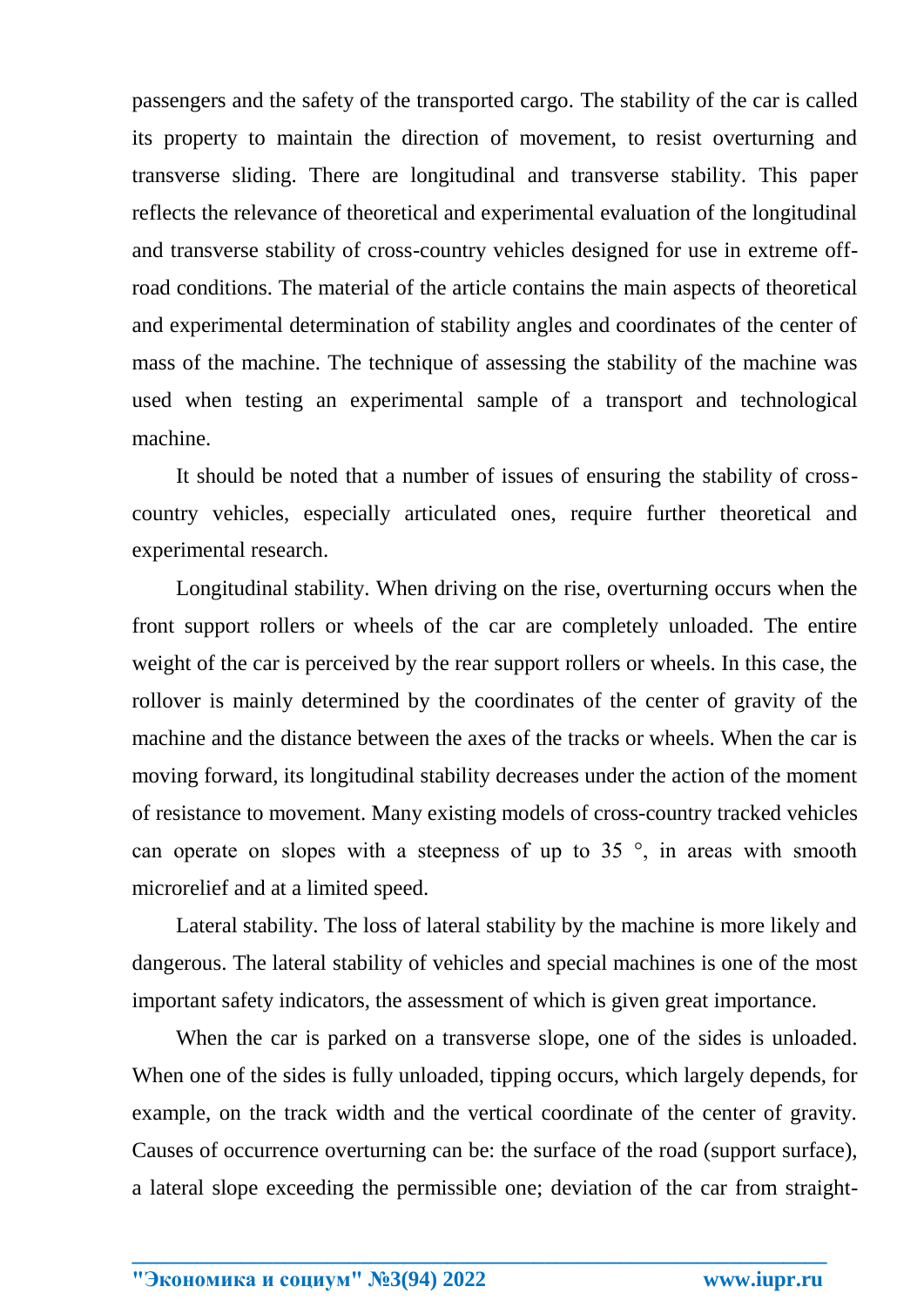line movement, which may be caused by a transverse (lateral) force applied to the tracks or wheels; (lateral forces may be caused by single obstacles), waterlogged ground (when driving off-road) and other external reasons. Consequently, in addition to longitudinal traction or braking forces, lateral forces can also act on the car when moving. The lateral stability of wheeled and tracked vehicles is characterized by the values of the limiting angles at which the vehicles can stand without tipping over.

In the process of creating special tracked vehicles of increased cross-country capability, methods of experimental determination of the coordinates of the center of gravity and stability assessment have been developed and the methodology that was used to test the machines has been formalized.

Method of experimental determination of static stability angles. To determine the angle of longitudinal or transverse (depending on the orientation of the machine on the platform) stability, the crane lifting drive is activated to tilt the platform with the machine relative to the axis of the platform rollover. The angle of inclination of the platform, at which there was a separation from the support surface of at least part of the track belt, is the angle of stability for this condition and orientation of the machine. The moment of separation of the track belt from the supporting surface of the platform is fixed visually, and the angle of inclination of the platform at separation - according to the direction of the goniometer installed on the platform. If the center of gravity of the machine does not lie in a vertical plane passing through the longitudinal axis of the machine, the angle of lateral stability should be determined when the machine is tilted towards the working area, for example, a manipulator. With the help of this technique, it is possible to assess the stability of the machine depending on the angle of the front and rear parts of the chassis. The results of determining the static stability angles are recorded in the test report.

The method of determining the center of gravity. The longitudinal and transverse coordinates of the center of gravity of the machine are determined by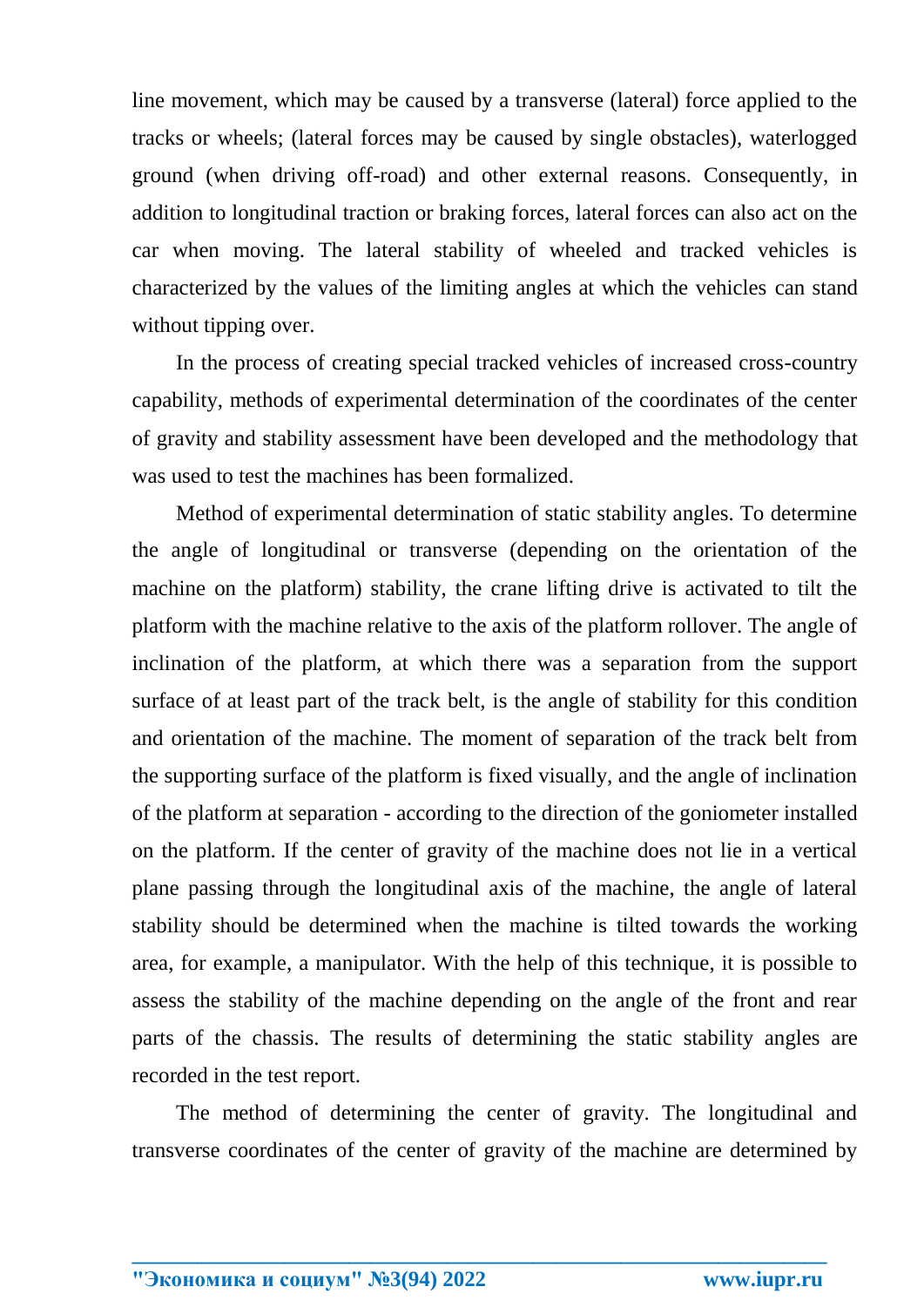the method of axial and side-by-side weighing on automobile scales of the corresponding load capacity.

Recommendations for improving the stability of the machine. Recommendations for improving the stability of the machine are developed based on the materials of testing machines and studying information in the press. According to the results of operational tests of the machines, various support rollers and tracks were developed and tested. Based on this, the most rational parameters of the rollers (diameter, width, tread shape, roller material, geometry and design) and tracks (width, configuration and material) were established, providing increased stability and patency of machines and reducing the transverse sliding of machines on slopes. Outriggers were used in some cars to ensure their stability in off-road conditions and slopes. The number of outriggers ranged from 2 to 4, depending on the purpose of the machine. The kinematics and design of outriggers ensured their functioning within the machine's overall width or beyond the overall size.

A number of design solutions, including kinematics, geometric parameters and material of outriggers, rollers and tracks are being considered for patenting applications.

1. One of the effective ways to increase the stability of the machine both longitudinally and transversely is to lower its center of gravity and reduce ground clearance as a result of the use of more advanced design solutions, rational layout of technological equipment, optimal placement of cargo during operation.

2. Increasing the stability of the machine can be achieved through the use of a rational chassis layout (2-, 4-tracked), the use of more advanced technical solutions of running systems and their interconnection.

3. When determining the critical lifting angle, it must be taken into account that the traction force on the hook has a great influence on the stability of the machine.

4. Increasing the lateral stability of the machine when working on slopes and reducing the transverse sliding of machines can be achieved through the use of a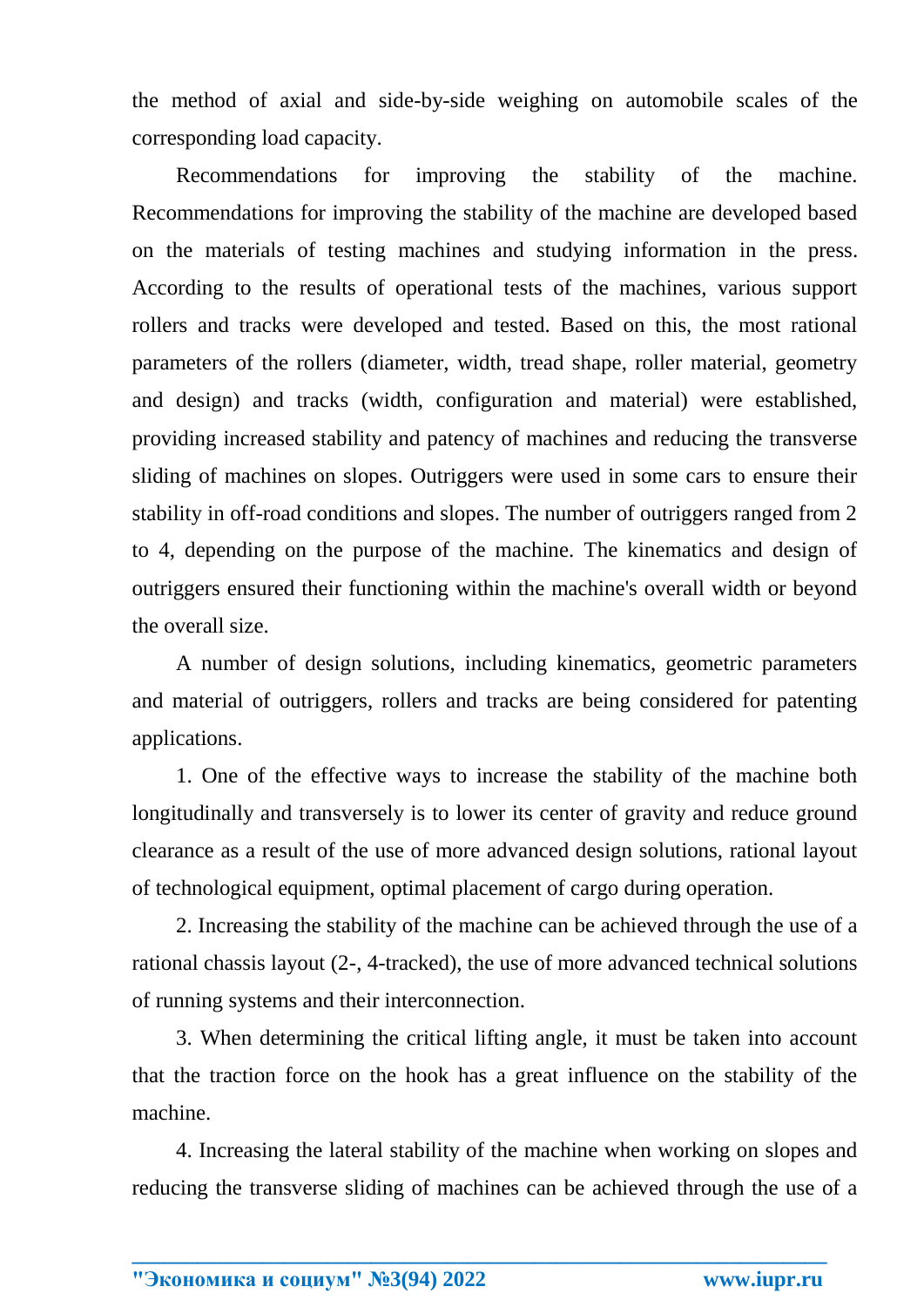special design of support rollers and tracks of a special configuration, including asymmetric ones.

5. The transverse sliding of the machine on slopes can be reduced due to: the use of special configuration tracks and additional ground hooks located mainly at an angle of 90 ° to the longitudinal axis of the tracks; optimal increase in the track of the machine.

6. Increasing the transverse stability of the machine when working on waterlogged soils and with deep snow cover can be achieved by: optimal increase in the track of the machine; the use of outriggers of special kinematics and design, taking into account their use in off-road conditions and deep snow cover; transfer, for example, a manipulator, a working body when operating the machine in the opposite direction from rollovers.

7. A roll meter with light and sound alarms should be installed in the cab, warning the driver about the maximum angle of inclination of the machine. The roll meter can be integrated into the control system.

## References:

1. Litvinov A.S., Farobin Ya.E. Automobile: Theory of operational properties.-M.: Mechanical Engineering, 1989.-240 p.

2. Ugli N. S. D. Types of transformer overload protection //ASIAN JOURNAL OF MULTIDIMENSIONAL RESEARCH. – 2021. – Т. 10. – №. 4. – С. 552-556.

3. Kushlyaev V.F. et al. Justification of the basic parameters of the basic chassis of forest machines. Research report. No. 12-89, Tsntolesprom, 1989.

4. Nosirovna N. N. et al. Energy saving technologies and problems of their implementation //Проблемы современной науки и образования. – 2019. –  $\mathbb{N}_2$ . 12-2 (145).

5. Muminjon N., Dilshodjonugli N. S. Improvement of transformer protection elements //ACADEMICIA: An International Multidisciplinary Research Journal. – 2020. – Т. 10. – №. 6. – С. 394-398.